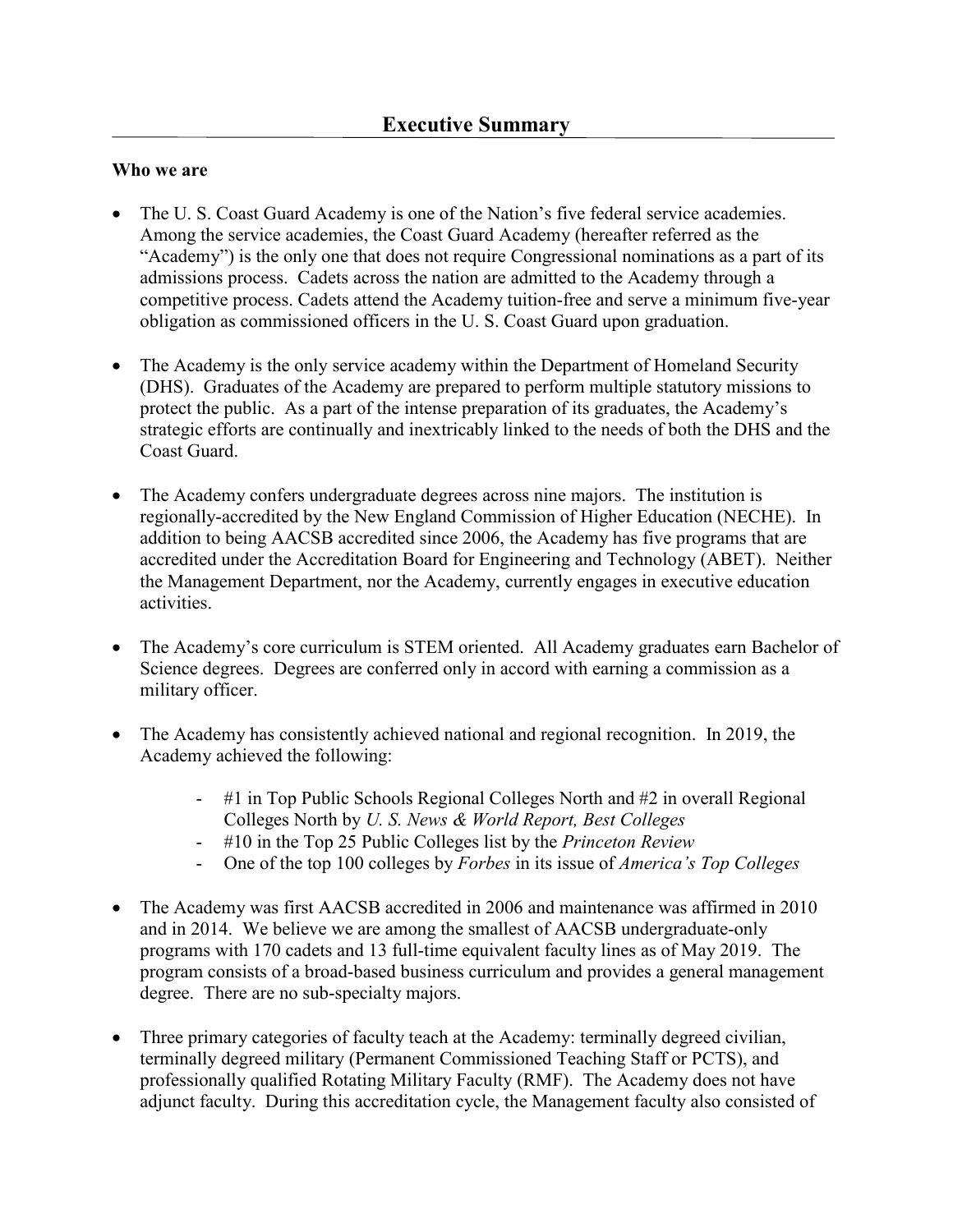contingent (i.e., "time-limited) faculty. Collectively, these groups of faculty bring a diverse mix of experiences and backgrounds that enrich the program. Nearly all Management faculty are classified as participating during this five-year accreditation cycle.

### **Our mission and objectives**

- among the faculty and staff. Importantly, its small size enables the faculty and staff to create • The Management Department's greatest strengths are its mission focus to produce Leaders of Character for the U. S. Coast Guard, which results in strong unit cohesion and commitment a high-engagement environment, gain significant familiarity with cadets, and engage in rich discussion on an individual cadet's development. Faculty and students take great pride in serving the nation.
- tenure (four year period), so that the Academy is under a new five-year plan every four years. (BOT). In sum, the assimilation of the Management Department with the Academy's strategic planning process, combined with direct interactions with the MAC and BOT enable • The Management Department's strategic planning and framework are assimilated and symbiotic with that of the larger institution. The Academy follows a five-year strategic planning cycle. A new strategic plan is generated in the middle of the Superintendent's The Management Department tailors its annual goals and objectives based on updates and changes at the institutional level. As a part of establishing annual goals and objectives, the Management Department also incorporates strategic guidance at semi-annual meetings with the Management Department's Advisory Council (i.e., Management Advisory Council or MAC). Three MAC members also concurrently serve on the Academy's Board of Trustees continuous and current understanding of the present environment, the goals, objectives, and desired future state of the institution to best meet Service needs.
- susceptible to federal shutdowns, the financial resourcing of the Academy and the • The Academy's BOT largely consists of Coast Guard directorates who provide the top leadership for the Coast Guard. This direct involvement by Coast Guard leadership conveys a clear commitment to the Academy. An example of this commitment has been the Service's responsiveness to the Academy's mission during federal government shutdowns. During the five-year accreditation cycle, two federal government shutdowns have occurred (in January-February 2018 and in December 2018-January 2019). In both instances, Academy faculty were exempted from the shutdown to carry out the mission. While we will always be Management Department is overall stable.
- The Management Department's vision and mission were revisited and reaffirmed in 2018-2019. Through a series of meetings, the Management Department's vision was updated to be shorter, aspirational, and includes the words "Leaders of Character" to better align with the Academy's central mission. The Management Department's mission remains the same and is fulfilled through teaching, advising/mentoring, and scholarship. Faculty also fulfill the central mission through service and extra/co-curricular experiences.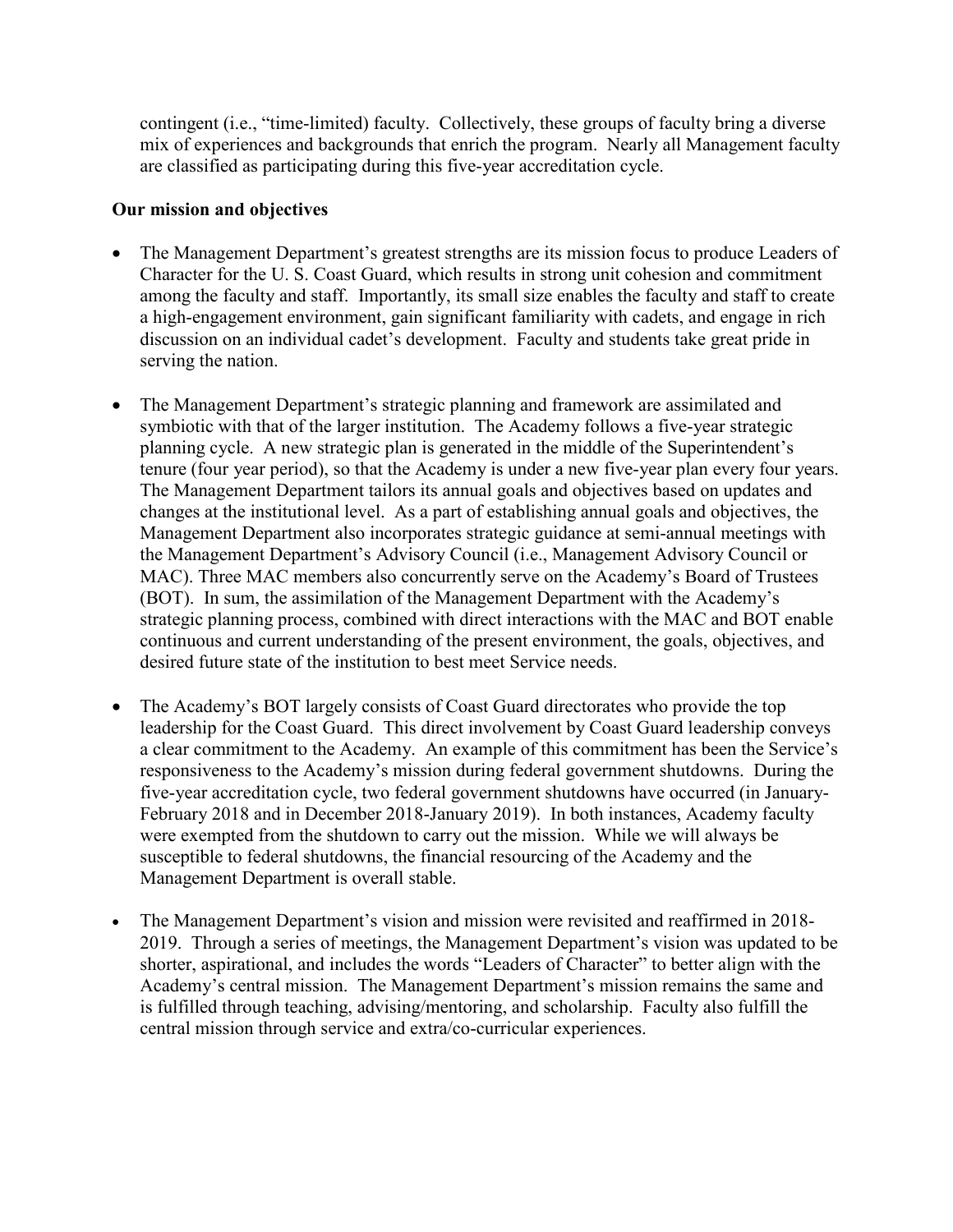### **Engagement**

*Cadet engagement* is cornerstone to the Academy's ability to develop Leaders of Character. As will be seen throughout this report, the Academy is a high-engagement environment. Faculty are involved in all aspects of cadet life. While there are differences among the three groups of faculty, the Management Department strives to promote a unified, missiondriven culture.

The Management faculty are fully committed to the holistic development of the cadets. The Management faculty are fully committed to the holistic development of the cadets. One often repeated statement reflects the broad culture of the institution: "It's all about the cadets." This collective belief serves as our mantra and drives daily activity. Daily irritations, of which there can be many, are relieved by the unaltered commitment of faculty (both civilian and military) to the mission. Graduation day, with the awarding of academic degrees and military commissions by the President, Vice President, Secretary of Homeland Security, and Coast Guard Commandant (on rotation), after four strenuous years, serves to unify the institution.

Deepen understanding through mentoring across the 200-week program.<sup>[1](#page-2-0)</sup> A key component to Holistic leader development spans four dimensions: intellectual, professional, physical, and values. Importantly, the Academy has adopted a leader-development framework "L-E-A-D" that stands for Learn from theory, Experience through practice, Analyze using reflection, and executing the LEAD strategy is through *frequent quality interactions* with cadets. Cadets, Management faculty, and staff engage in frequent quality interactions in classrooms, advising and/or mentoring meetings, and even during after-hours/extracurricular activities. Examples of our attention to cadet engagement are described below:

• We continue to maintain a high-engagement environment in our classes. Small classes are delivered across the program with approximately 15-22 cadets per section. Some advanced electives (e.g., Intermediate Accounting, Auditing and Internal Control, Systems Analysis and Design) have been delivered in sections that average 6-12 cadets per section.

<span id="page-2-0"></span><sup>1</sup> A brief video on LEAD can be found at

-

<https://www.cgaalumni.org/s/1043/uscga/index.aspx?sid=1043&gid=1&pgid=2162&cid=4726&ecid=4726&crid=0>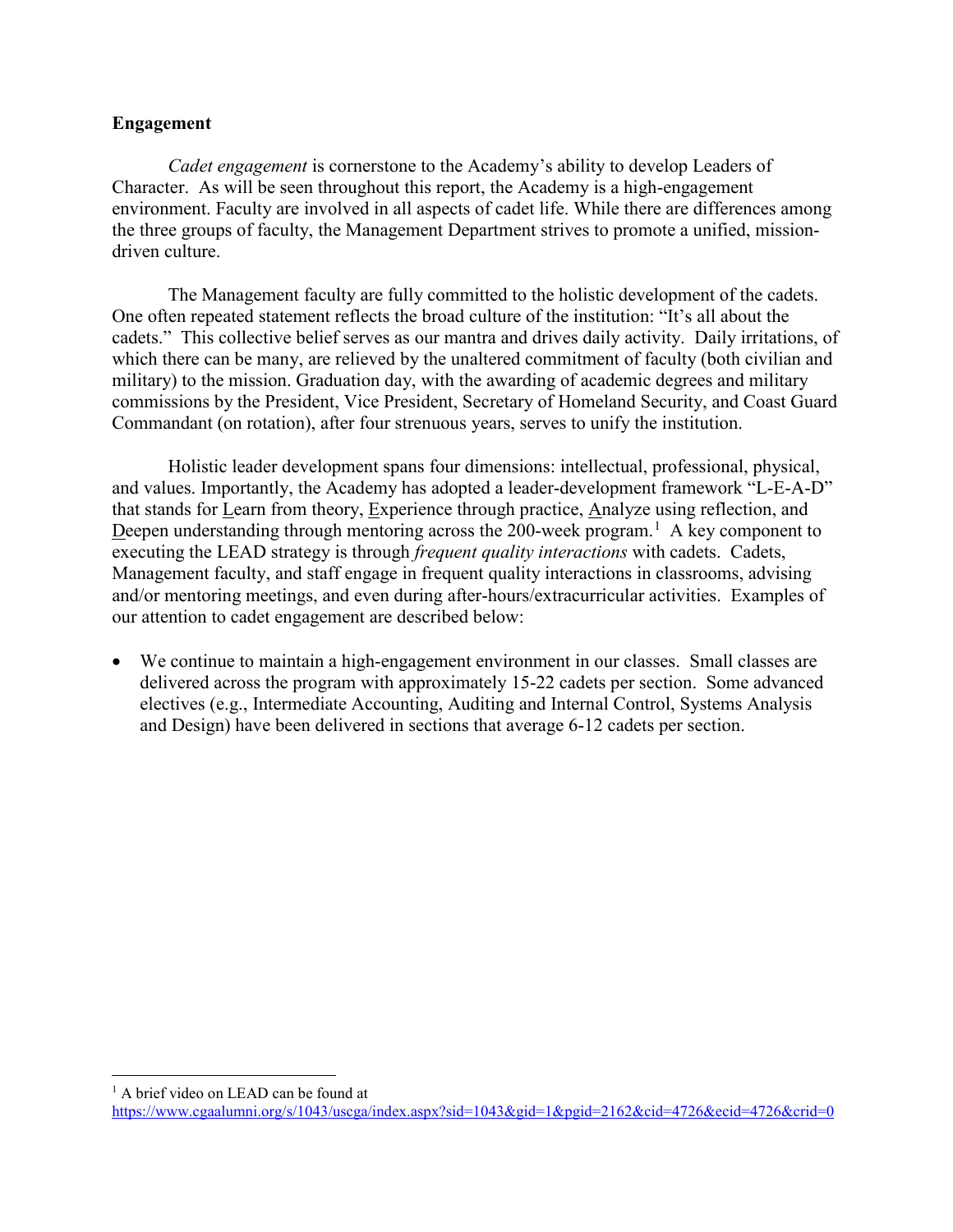- accreditation cycle (i.e., 2017-2018 and 2018-2019), Management faculty collectively sizes for some electives have also been increased in some cases. As a part of this discussion, Organizational Behavior & Leadership (OB&L)) from this change.<sup>[2](#page-3-0)</sup> • Given higher enrollment in the Management major in the fourth and fifth years of this redefined high engagement during the self-study year to allow for larger section sizes in fundamental business courses, such as in Introduction to Business and Management. Appropriately, faculty have modified their pedagogy, as needed, to benefit learning. Section the faculty agreed to exclude gateway courses to the major (i.e, Financial Accounting and
- academically, follows the Guide to Officer and Leader Development (GOLD) framework. The GOLD framework involves an aligned, team effort on advising and mentoring among • Engagement associated with academic advising, particularly for cadets who struggle the faculty and staff across the academic, athletic, and military/professional domains. When necessary, GOLD meetings may also include experts (e.g., medical staff, writing center) who can offer better insight towards achieving cadet success.
- Finance Office (CG-8), with related capstone-consulting projects to follow in the senior year. • Both faculty and cadets engage with various Coast Guard and community partners and stakeholders through the capstone class, Public Management Consulting. As an example, Management majors have benefitted annually from internships with the Coast Guard's Chief

*Academic and Professional Engagements* continue to enrichen our program.

- In April 2018, the Management Department renewed its Memorandum of Understanding (MOU) with CG-8, to continue cultivating knowledge and competencies in accounting and financial management.
- curricular programs across the Academy. • In 2018-2019, the Management Department strengthened its partnership with the IFL to focus on greater collaboration in developing the core-curriculum course, OB&L. Joint efforts have led to renewed emphasis on the LEAD framework and more focus to effectively bridge leadership theory to experiential learning and reflection activities that are embedded in co-

# **Innovation**

 $\overline{a}$ 

- Partnering with the IFL to help launch and prototype a network of affiliated research fellows who are interested in collaborating with Management and other Academy faculty on leaderdevelopment research.
- Creating value with the IFL and the Commandant of Cadet Division to prepare Company Officers to teach the OB&L course. Company Officers qualify as instructor practitioners in leader development.

<span id="page-3-0"></span><sup>&</sup>lt;sup>2</sup> Gateway courses are courses required for acceptance into the major. Management majors must earn a C or higher in Financial Accounting, OB&L, Probability and Statistics, and College Composition.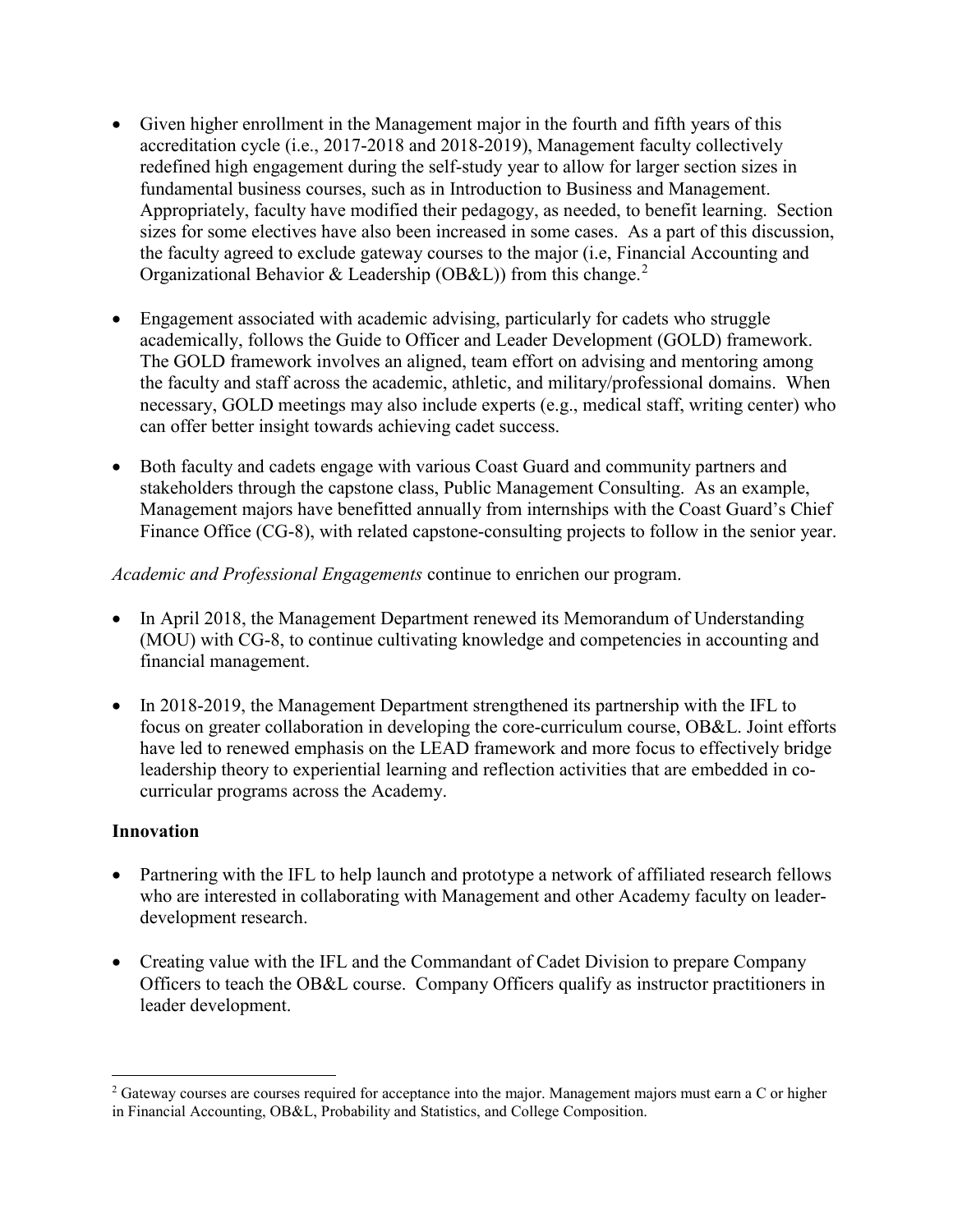- • Implementing a train-the-trainer model with the IFL on leadership theory and the LEAD model on the Academy's premier experiential learning platform, the Coastal Sailing Training Program (CSTP). Every summer, CSTP safety officers are provided education on leadership theory to facilitate cadets' experiential learning in a dynamic team environment. Several of our faculty have served as safety officers and practicum supervisors for this experience.
- Modifying and re-implementing parts of our leadership assessment to serve as a mechanism for faculty discussion on high-risk academic advisees, to better inform recommendations to the Dean's Academic Review Board (ARB) that is convened at the end of each semester.
- Incrementally implementing a common assessment on Critical Thinking into several core business courses to better evaluate the efficacy and effectiveness of the Management curriculum in developing critical thinking. This assessment, based on Bloom's Taxonomy for the 21<sup>st</sup> Century, is being run concurrently with the Watson-Glaser assessment.

# **Impact**

- • During the five-year accreditation cycle, Management faculty produced 43 publications in 33 separate journals. Approximately 35% of the publications are classified as Scholarship of Teaching and Learning (SoTL), consistent with our focus as a teaching institution.
- Given our commitment to engage through frequent quality interactions, the Management Department achieves nearly 100% retention among those who are enrolled into the major. This achievement provides a direct and positive impact on providing Service-ready officers to the fleet every year. This high-engagement approach is also evident in the consistent achievement of positive learning outcomes, as evidenced in our annual ETS assessment that is administered across the senior cohort of Management majors. In self-study year, Management majors scored in the 92<sup>nd</sup> percentile on the ETS business competencies exam.
- Management majors achieve, through competitive Coast Guard selection processes, leadership positions as commanding officers (CO) and executive officers (XO) early in their careers. COs and XOs are first-in-charge or second-in-charge, respectively, of Coast Guard units. As examples, during this accreditation cycle, approximately 24% of the graduates from each of the classes of 2014, 2015, and 2017 have been or are serving as COs or XOs.
- • All RMFs are exposed to and/or involved in scholarly activity while serving as Management faculty. Given our dynamic staffing model, this inherently affords us the ability to return RMFs back to the Service as more scientifically-minded leaders.

# **Self-assessed strengths and weaknesses:**

 • Our dynamic faculty-staffing model, given the rotation of military faculty every four years, is both a strength and a weakness. We benefit from new ideas and connection to the Service, but faculty turnover is an inherent part of our business model and more precise planning to minimize instability is always a concern as we effect continuous improvement.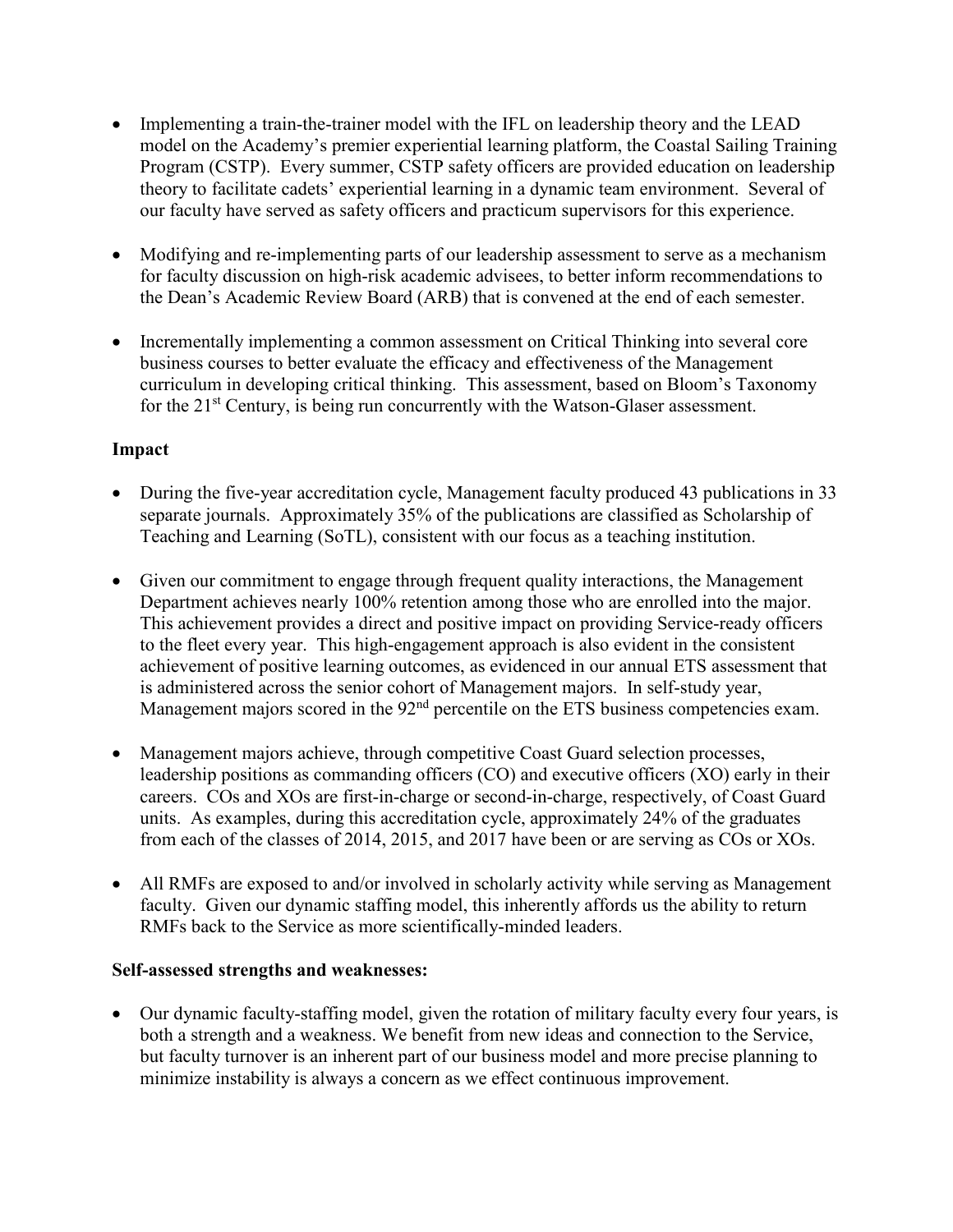- Our small size makes us nimble and allows the Management Department to effect continuous improvement quickly. However, our small size leaves us one-discipline deep among the scholarly academics in some areas, which limits internal collaboration on scholarship.
- The variable migration of cadets into the Management major continues to challenge our ability to plan and maintain a high-engagement environment. Multiple variables (e.g., late starts into the major, changes of major, summer programs) factor into the enrollmentmanagement process at the Academy. Among them has been the ongoing implementation of the Academy's new core curriculum since 2015 and the establishment of the Academy's first interdisciplinary major, Cyber Systems, in March 2019. Accordingly, the causes and impacts of variable enrollment are still not fully understood.